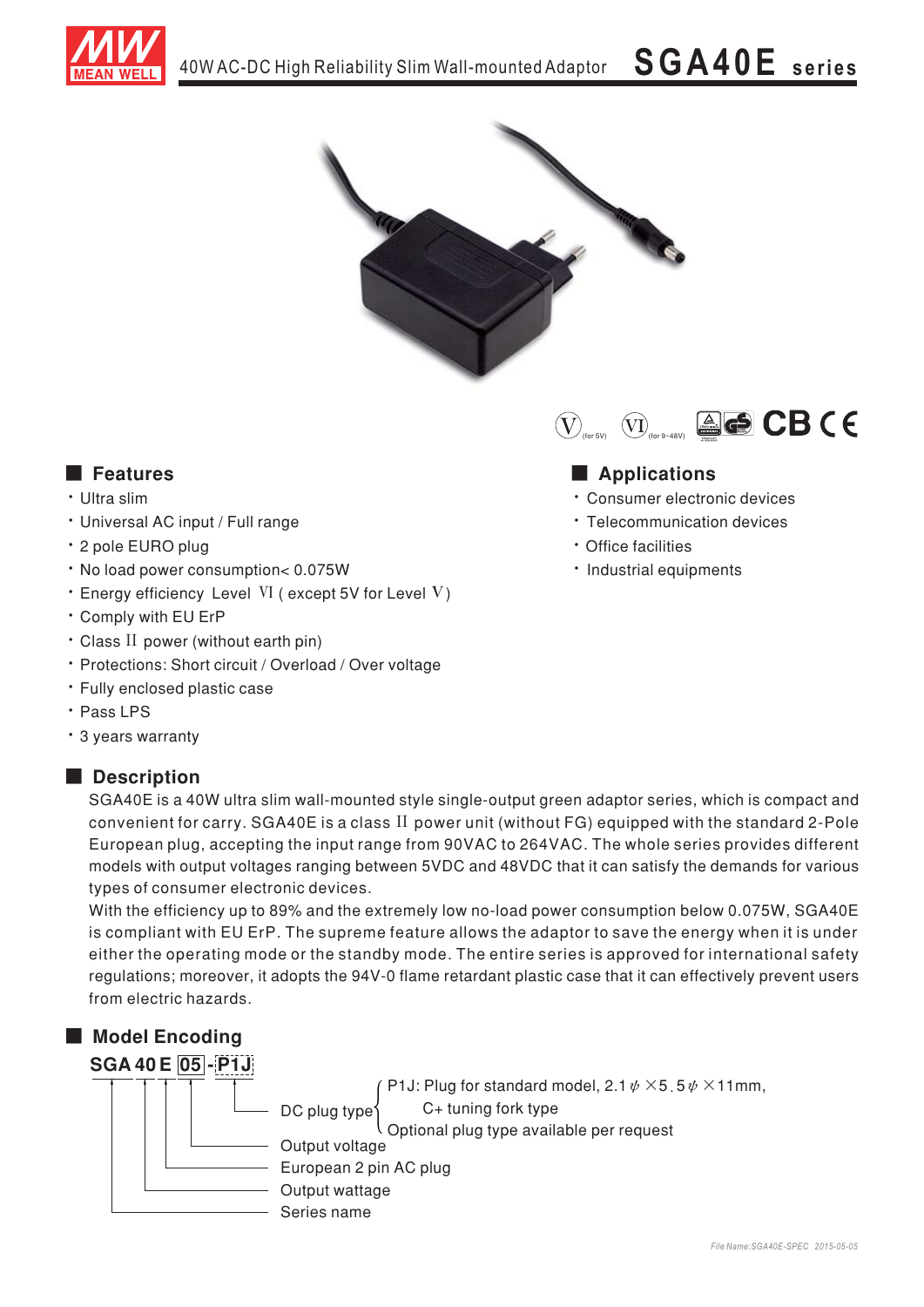

### **SPECIFICATION**

| ORDER NO.                                |                                                                                                                                                                                                                                                                                                                                                                                                                                                                                                                                                                                                                                                                                                                                                                                                                                                                                                                                                                                | SGA40E05-P1J                                                                                                        | SGA40E09-P1J    | SGA40E12-P1J                           | <b>SGA40E15-P1J</b> | SGA40E18-P1J | <b>SGA40E24-P1J</b> | <b>SGA40E48-P1J</b> |
|------------------------------------------|--------------------------------------------------------------------------------------------------------------------------------------------------------------------------------------------------------------------------------------------------------------------------------------------------------------------------------------------------------------------------------------------------------------------------------------------------------------------------------------------------------------------------------------------------------------------------------------------------------------------------------------------------------------------------------------------------------------------------------------------------------------------------------------------------------------------------------------------------------------------------------------------------------------------------------------------------------------------------------|---------------------------------------------------------------------------------------------------------------------|-----------------|----------------------------------------|---------------------|--------------|---------------------|---------------------|
| <b>OUTPUT</b>                            | <b>SAFETY MODEL NO.</b>                                                                                                                                                                                                                                                                                                                                                                                                                                                                                                                                                                                                                                                                                                                                                                                                                                                                                                                                                        | <b>SGA40E05</b>                                                                                                     | <b>SGA40E09</b> | SGA40E12                               | <b>SGA40E15</b>     | SGA40E18     | <b>SGA40E24</b>     | <b>SGA40E48</b>     |
|                                          | <b>DC VOLTAGE</b><br>Note. $2 5V$                                                                                                                                                                                                                                                                                                                                                                                                                                                                                                                                                                                                                                                                                                                                                                                                                                                                                                                                              |                                                                                                                     | 9V              | 12V                                    | 15V                 | <b>18V</b>   | <b>24V</b>          | 48V                 |
|                                          | <b>RATED CURRENT</b>                                                                                                                                                                                                                                                                                                                                                                                                                                                                                                                                                                                                                                                                                                                                                                                                                                                                                                                                                           | 5A                                                                                                                  | 4.44A           | 3.33A                                  | 2.66A               | 2.22A        | 1.67A               | 0.84A               |
|                                          | <b>CURRENT RANGE</b>                                                                                                                                                                                                                                                                                                                                                                                                                                                                                                                                                                                                                                                                                                                                                                                                                                                                                                                                                           | $0 - 5A$                                                                                                            | $0 - 4.44A$     | $0 - 3.33A$                            | $0 - 2.66A$         | $0 - 2.22A$  | $0 - 1.67A$         | $0 - 0.84A$         |
|                                          | <b>RATED POWER (max.)</b>                                                                                                                                                                                                                                                                                                                                                                                                                                                                                                                                                                                                                                                                                                                                                                                                                                                                                                                                                      | <b>25W</b>                                                                                                          | 40W             | 40W                                    | 40W                 | 40W          | 40W                 | 40W                 |
|                                          | RIPPLE & NOISE (max.) Note.3 120mVp-p                                                                                                                                                                                                                                                                                                                                                                                                                                                                                                                                                                                                                                                                                                                                                                                                                                                                                                                                          |                                                                                                                     | 120mVp-p        | 120mVp-p                               | 120mVp-p            | 120mVp-p     | 150mVp-p            | 150mVp-p            |
|                                          | VOLTAGE TOLERANCE Note.4 $\pm$ 5.0%                                                                                                                                                                                                                                                                                                                                                                                                                                                                                                                                                                                                                                                                                                                                                                                                                                                                                                                                            |                                                                                                                     | ±5.0%           | ±3.0%                                  | ±2.0%               | ±2.0%        | ±2.0%               | ±2.0%               |
|                                          | <b>LINE REGULATION</b>                                                                                                                                                                                                                                                                                                                                                                                                                                                                                                                                                                                                                                                                                                                                                                                                                                                                                                                                                         | Note.5 $\pm$ 1.0%                                                                                                   | ±1.0%           | ±1.0%                                  | ±1.0%               | ±1.0%        | ±1.0%               | ±1.0%               |
|                                          | <b>LOAD REGULATION</b>                                                                                                                                                                                                                                                                                                                                                                                                                                                                                                                                                                                                                                                                                                                                                                                                                                                                                                                                                         | Note.6 $\pm$ 5.0%                                                                                                   | ±5.0%           | ±3.0%                                  | ±2.0%               | ±2.0%        | ±2.0%               | ±2.0%               |
|                                          | <b>SETUP, RISE, HOLD UP TIME</b>   500ms, 100ms, 12ms/230VAC                                                                                                                                                                                                                                                                                                                                                                                                                                                                                                                                                                                                                                                                                                                                                                                                                                                                                                                   |                                                                                                                     |                 | 500ms, 100ms, 12ms/115VAC at full load |                     |              |                     |                     |
|                                          | <b>VOLTAGE RANGE</b>                                                                                                                                                                                                                                                                                                                                                                                                                                                                                                                                                                                                                                                                                                                                                                                                                                                                                                                                                           | Note.7 $90 \sim 264$ VAC                                                                                            |                 |                                        |                     |              |                     |                     |
| <b>INPUT</b>                             | <b>FREQUENCY RANGE</b>                                                                                                                                                                                                                                                                                                                                                                                                                                                                                                                                                                                                                                                                                                                                                                                                                                                                                                                                                         | $47 \sim 63$ Hz                                                                                                     |                 |                                        |                     |              |                     |                     |
|                                          | <b>EFFICIENCY (Typ.)</b>                                                                                                                                                                                                                                                                                                                                                                                                                                                                                                                                                                                                                                                                                                                                                                                                                                                                                                                                                       | 83%                                                                                                                 | 86%             | 86.5%                                  | 86.5%               | 87%          | 88%                 | 89%                 |
|                                          | <b>AC CURRENT</b>                                                                                                                                                                                                                                                                                                                                                                                                                                                                                                                                                                                                                                                                                                                                                                                                                                                                                                                                                              | 1A/115VAC<br>0.5A/230VAC                                                                                            |                 |                                        |                     |              |                     |                     |
|                                          | <b>INRUSH CURRENT (max.)</b>                                                                                                                                                                                                                                                                                                                                                                                                                                                                                                                                                                                                                                                                                                                                                                                                                                                                                                                                                   | 40A/115VAC<br>70A/230VAC                                                                                            |                 |                                        |                     |              |                     |                     |
|                                          | <b>LEAKAGE CURRENT(max.)</b>                                                                                                                                                                                                                                                                                                                                                                                                                                                                                                                                                                                                                                                                                                                                                                                                                                                                                                                                                   | 0.25mA / 240VAC                                                                                                     |                 |                                        |                     |              |                     |                     |
| <b>PROTECTION</b>                        | <b>OVERLOAD</b>                                                                                                                                                                                                                                                                                                                                                                                                                                                                                                                                                                                                                                                                                                                                                                                                                                                                                                                                                                | $110 \sim 250\%$ rated output power                                                                                 |                 |                                        |                     |              |                     |                     |
|                                          |                                                                                                                                                                                                                                                                                                                                                                                                                                                                                                                                                                                                                                                                                                                                                                                                                                                                                                                                                                                | Protection type : Hiccup mode, recovers automatically after fault condition is removed                              |                 |                                        |                     |              |                     |                     |
|                                          | <b>OVER VOLTAGE</b>                                                                                                                                                                                                                                                                                                                                                                                                                                                                                                                                                                                                                                                                                                                                                                                                                                                                                                                                                            | 110 ~ 140% rated output voltage                                                                                     |                 |                                        |                     |              |                     |                     |
|                                          |                                                                                                                                                                                                                                                                                                                                                                                                                                                                                                                                                                                                                                                                                                                                                                                                                                                                                                                                                                                | Protection type: Clamp by zener diode, output short                                                                 |                 |                                        |                     |              |                     |                     |
| <b>ENVIRONMENT</b>                       | <b>WORKING TEMP.</b>                                                                                                                                                                                                                                                                                                                                                                                                                                                                                                                                                                                                                                                                                                                                                                                                                                                                                                                                                           | $-20 \sim +50^{\circ}$ C (Refer to "Derating Curve")                                                                |                 |                                        |                     |              |                     |                     |
|                                          | <b>WORKING HUMIDITY</b>                                                                                                                                                                                                                                                                                                                                                                                                                                                                                                                                                                                                                                                                                                                                                                                                                                                                                                                                                        | 20% ~ 90% RH non-condensing                                                                                         |                 |                                        |                     |              |                     |                     |
|                                          | <b>STORAGE TEMP., HUMIDITY</b>                                                                                                                                                                                                                                                                                                                                                                                                                                                                                                                                                                                                                                                                                                                                                                                                                                                                                                                                                 | $-20 \sim +85^{\circ}$ C, 10 ~ 95% RH                                                                               |                 |                                        |                     |              |                     |                     |
|                                          | <b>TEMP. COEFFICIENT</b>                                                                                                                                                                                                                                                                                                                                                                                                                                                                                                                                                                                                                                                                                                                                                                                                                                                                                                                                                       | $\pm$ 0.03% / °C (0 ~ 40°C)                                                                                         |                 |                                        |                     |              |                     |                     |
|                                          | <b>VIBRATION</b>                                                                                                                                                                                                                                                                                                                                                                                                                                                                                                                                                                                                                                                                                                                                                                                                                                                                                                                                                               | 10 ~ 500Hz, 2G 10min./1cycle, period for 60min. each along X, Y, Z axes                                             |                 |                                        |                     |              |                     |                     |
|                                          | <b>SAFETY STANDARDS</b>                                                                                                                                                                                                                                                                                                                                                                                                                                                                                                                                                                                                                                                                                                                                                                                                                                                                                                                                                        | TUV EN60950-1 approved                                                                                              |                 |                                        |                     |              |                     |                     |
| <b>SAFETY &amp;</b>                      | <b>WITHSTAND VOLTAGE</b>                                                                                                                                                                                                                                                                                                                                                                                                                                                                                                                                                                                                                                                                                                                                                                                                                                                                                                                                                       | I/P-O/P:4242VDC                                                                                                     |                 |                                        |                     |              |                     |                     |
| <b>EMC</b><br>(Note. 8)<br><b>OTHERS</b> | <b>ISOLATION RESISTANCE</b>                                                                                                                                                                                                                                                                                                                                                                                                                                                                                                                                                                                                                                                                                                                                                                                                                                                                                                                                                    | I/P-O/P:100M Ohms / 500VDC / 25 °C / 70% RH                                                                         |                 |                                        |                     |              |                     |                     |
|                                          | <b>EMC EMISSION</b><br><b>EMC IMMUNITY</b>                                                                                                                                                                                                                                                                                                                                                                                                                                                                                                                                                                                                                                                                                                                                                                                                                                                                                                                                     | Compliance to EN55022 class B, EN61000-3-2,3                                                                        |                 |                                        |                     |              |                     |                     |
|                                          | LIFE                                                                                                                                                                                                                                                                                                                                                                                                                                                                                                                                                                                                                                                                                                                                                                                                                                                                                                                                                                           | Compliance to EN61000-4,-2,3,4,5,6,8,11, light industry level, criteria A<br>3 years: 100% load 40°C, 12hours / day |                 |                                        |                     |              |                     |                     |
|                                          | <b>MTBF</b>                                                                                                                                                                                                                                                                                                                                                                                                                                                                                                                                                                                                                                                                                                                                                                                                                                                                                                                                                                    | 400Khrs min. MIL-HDBK-217F(25°C)                                                                                    |                 |                                        |                     |              |                     |                     |
|                                          | <b>DIMENSION</b>                                                                                                                                                                                                                                                                                                                                                                                                                                                                                                                                                                                                                                                                                                                                                                                                                                                                                                                                                               | 75.5*32*47.5mm (L*W*H)                                                                                              |                 |                                        |                     |              |                     |                     |
|                                          | <b>PACKING</b>                                                                                                                                                                                                                                                                                                                                                                                                                                                                                                                                                                                                                                                                                                                                                                                                                                                                                                                                                                 | 165g; 60pcs / 13kg / CARTON                                                                                         |                 |                                        |                     |              |                     |                     |
| <b>CONNECTOR</b>                         | <b>PLUG</b>                                                                                                                                                                                                                                                                                                                                                                                                                                                                                                                                                                                                                                                                                                                                                                                                                                                                                                                                                                    | See page 3 : Other type available by customer requested                                                             |                 |                                        |                     |              |                     |                     |
|                                          | <b>CABLE</b>                                                                                                                                                                                                                                                                                                                                                                                                                                                                                                                                                                                                                                                                                                                                                                                                                                                                                                                                                                   | See page 3 ; Other type available by customer requested                                                             |                 |                                        |                     |              |                     |                     |
| <b>NOTE</b>                              | 1.All parameters are specified at 230VAC input, rated load, 25 <sup>°</sup> C 70% RH ambient.<br>2.DC voltage: The output voltage set at point measure by plug terminal & 50% load.<br>3. Ripple & noise are measured at 20MHz by using a 12" twisted pair terminated with a 0.1uf & 47uf capacitor.<br>4. Tolerance: includes set up tolerance, line regulation, load regulation.<br>5. Line regulation is measured from low line to high line at rated load.<br>6. Load regulation is measured from 10% to 100% rated load<br>7. Derating may be needed under low input voltages. Please check the static characteristics for more details.<br>8. The power supply is considered as an independent unit, but the final equipment still need to re-confirm that the whole system complies with the<br>EMC directives. For guidance on how to perform these EMC tests, please refer to "EMI testing of component power supplies."<br>(as available on http://www.meanwell.com) |                                                                                                                     |                 |                                        |                     |              |                     |                     |